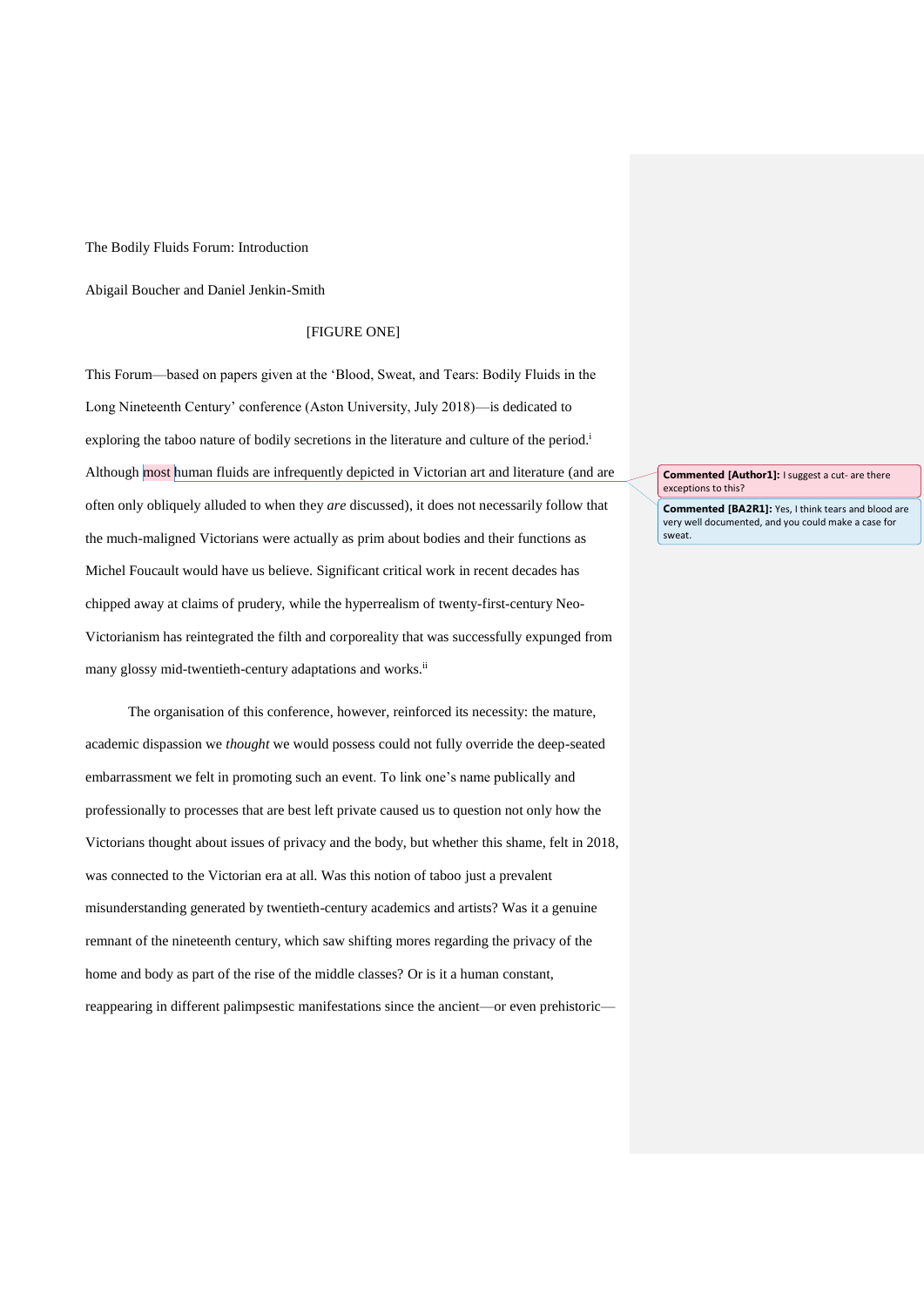world? The more we considered our own contemporary squeamishness, the more ambiguous its provenance became.

## [FIGURE TWO]

What follows it is an exploration of bodily fluids—some discrete, some overlapping—in a variety of contexts, and of how these fluids were understood and portrayed in Western (largely British) culture, art, and science of the long nineteenth century. Where possible, historical context is given that extends beyond the long nineteenth century: to engage with notions of the taboo (if these notions may even be accurately applied) is to recognise that they did not form in a vacuum. The specifically nineteenth-century conceptions of and responses to bodily fluids were frequently centuries or even millennia in the making, and were often formed far beyond the confines of the individual or even collective human body.

The following essays—which range from the tears of bourgeois readers to the portrayal of the 'prolactarian' wet-nurse, from spiritualist ectoplasm to syphilitic incontinence—show that the denizens of the long nineteenth certainly had more nuanced reactions to and engagements with their physical emanations than they are often given credit for: their responses were often dependent on which fluid was being discussed, in what context, in which media, and by whom. The conditionality of such discussion makes it difficult to know (beyond what is preserved in writing, of which there is relatively little) what the tenor of the general public's opinion was, assuming public opinion was any more cohesive than it is today. This topic is paradoxical: intimate yet universal, related to basic human functions but also the locus of whole systems of infrastructure, behaviour, manners, and signification – it is as if the taboo status of bodily fluids derives more from their analytical potential than from any simple sense of squeamishness.